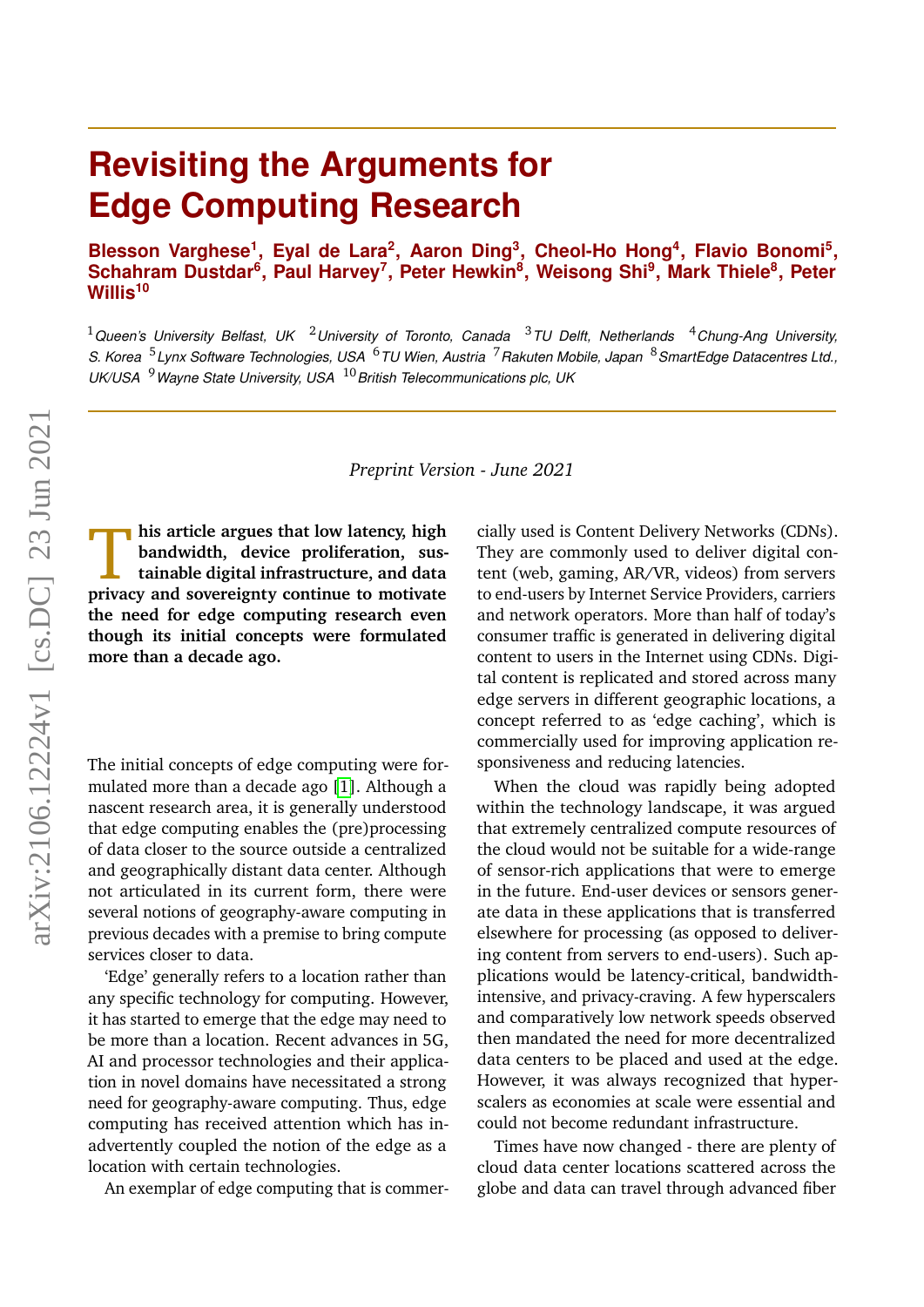optic communication channels at (near) speed of light. Do the arguments that initially mandated the need for edge computing still hold?

Recent research articles examined cloud reachability across the globe to measure the average round-trip communication latency for an enduser when communicating with the cloud [\[2,](#page-6-1) [3\]](#page-6-2). The authors concluded that current clouds in the United States were sufficient for many latencycritical applications and noted that the motivation for realizing edge computing as a mere *'enthusiasm for newer computing paradigms'* (the data used in the above mentioned research and the conclusions will be examined in the next section).

Contrary to the above, we note that cloud and edge computing are not necessarily competing paradigms; rather they are compatriots in delivering computing as a ubiquitous utility by appealing to arguments that will be discussed in this article. In light of the above and a renewed interest in determining whether there is still a need for edge computing both as a concept and an avenue of research, this article (re)examines five different arguments, namely (1) Latency, (2) Bandwidth, (3) Proliferation, (4) Sustainability, and (5) Privacy and Sovereignty.

#### **Latency**

Reducing the overall latency in processing data at the source or delivering data from servers to end-users has been a key argument in favor of edge computing. These arguments have been supported by predictions of Gartner, for example, anticipating that by 2025, over 50% of enterprise data will be created and processed outside the typical data center (<https://gtnr.it/3wzgTpf>).

We note that different technology providers consider latency in diverse ways. Therefore, some clarity is required on what should constitute the latency metric. For example, consider an enduser connected via a wired broadband connection - latency should refer to the sum of the times for raising a request from the source (for example, a device), for transporting the request over the network (including the delays incurred on different hops), for processing the request on the receiving server, for sending the response back to the source, and for taking an action on the source. The transport time from the source to the server and back only accounts for the round-trip communication latency. Often computational latencies are ignored. When considering a mobile network, the round trip latency between the source and the access network should also be accounted for.

The Federal Communications Commission of the United States (US) carried out a performance measurement study of broadband services in the US. Ten major Internet Service Providers (ISPs) and an additional nine organizations participated in the exercise (<https://bit.ly/3gyptPx>). The measurement servers were located in thirteen cities across the US with multiple locations in each city. The median round trip communication latencies observed on fiber optic cables were between 10 ms to 27 ms to edge locations.

Broadband connection latencies enable us to quantify what delays will be incurred within an enclosed environment, such as a home or office. Given that a vast number of users rely on mobile devices and that machine-to-machine, vehicleto-vehicle, machine-to-everything and vehicle-toeverything will need to rely on telecommunication infrastructure, it is worthwhile considering mobile network latencies. 4G, which is the most available global mobile network model has observed communication latencies of over 30 ms. In 2019, Opensignal reported that only 13 countries had a communication latency of between 30-40 ms which excluded North America and many parts of Europe (<https://bit.ly/2TGEvJY>). These reported latencies are access network latencies and do not include the latency for reaching an edge compute location via the mobile network or for performing computations. With 5G, although a theoretical 1 ms communication latency is envisioned, early deployments in the US in 2019 had demonstrated nearly a 30 ms communication latency for the access network. In the UK, the 5G deployments in 2020 had a communication latency of at least 20 ms for the access network.

The above communication latencies can indeed support many interactive applications that are already in use today. However, they will not be adequate to support (near) real-time computing (sub millisecond), such as those required for rapid responsiveness of autonomous cars or robots. For these contexts, the overall latency will need to be guaranteed. Hence, it would not be sufficient for any latency measuring exercise to merely highlight the average of a distribution of observed communication latencies without considering computation latencies and the type of application. In addition,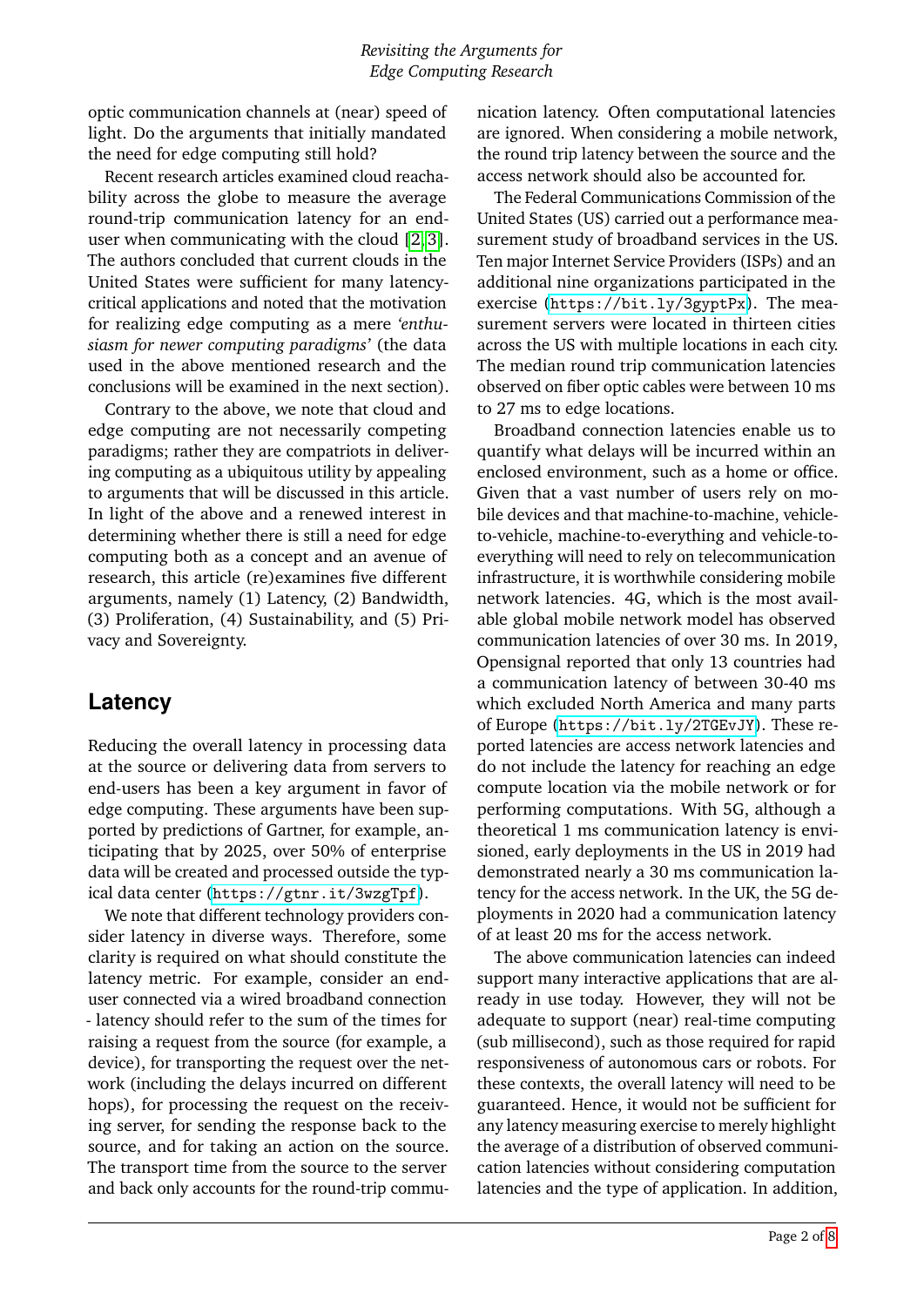the tail-end and outlier latencies in a distribution may be substantially higher than the average latency which also need to be accounted for.

At this point, the dataset employed by the research articles investigating cloud reachability is considered [\[2,](#page-6-1) [3\]](#page-6-2). The dataset employed is from RIPE Atlas, an Internet measurement network that provides hardware probes for network measurements (for example, ping) that is publicly available (<https://mediatum.ub.tum.de/1593899>). We note that these measurements reflect only network communication latencies and do not include computation latencies associated with the execution of application code.

We analyzed the dataset and focused on the data for the United States containing 3091 different probe locations. For each location, there are measurements for up to 102 different data centers. Only the closest data center for each probe as determined by the lowest average latency was considered. Since 80% of the locations have less than 64 measurements per data center, we focused on the remaining 650 locations that have at least 100 measurements to their closest data center; the average no. of measurements per probe is 2611.

Figure [1](#page-3-0) shows the results of our analysis. Figure [1a](#page-3-1) shows a box plot of the latency distributions sorted by increasing average latency. For clarity, the plot only includes 1 out of every 7 probes (the plot of the complete dataset shows a similar pattern but is is very hard to read due to clutter). The top and bottom of the box represent 25% and 75% latencies, and the whiskers show the minimum and 99% latency. Measurements outside of this range are shown as individual outliers. Figure [1b](#page-3-2) shows the cumulative distribution for the proportion of probes which experience median, 95%, 99%, and 99.9% latency below a given threshold. For example, the figure shows that 25.4% of probe locations experience a median latency to their closest data center of 10 milliseconds or less.

We observed that the majority of locations had a round-trip communication latency of more than 10 milliseconds. Moreover, even probe locations that experience low median latency observe very substantial variations. For example, only 6.7% of the 650 locations were able to reach their closest data center within 10 milliseconds 99.9% of the time. This rose to 18% of the locations when lowering to 95% of the time.

The current communication latencies observed to the nearest cloud locations are undoubtedly an

improvement over the average of 80 ms that were observed when edge computing was initially formulated as a concept [\[4\]](#page-6-3). Overall latencies under 10 milliseconds (let alone sub-milliseconds) cannot be guaranteed today on current public clouds for applications that require performance guarantees. Latency measurement studies are required to better understand edge computing. However, focusing on average latency [\[2,](#page-6-1)[3\]](#page-6-2) does not paint a correct or complete picture as it inherently hides significant variations in network latency over time.

The above have led to new industry trends that will potentially lead to the convergence of what is today known as the cloud and edge. For example, cloud providers are embracing edge locations for setting up data centers on the last mile network (for example, Amazon Outpost) together with dedicated hardware, such as the AZ1 neural edge processors for the extreme edge to reduce communication latencies.

However, edge as a location is only one aspect of the latency argument. If only communication latencies had to be considered, then edge compute locations would need to be placed every 60 miles for theoretically achieving a 1 ms round trip communication latency using current fibre optic technologies (based on the speed of light in a medium with a refractive index of 1.5) between two endpoints ignoring latencies in the access network, processing delays on the hops, network congestion or computation latencies on servers. Telecom providers are experimenting with hollow core fibre optics to transmit data at (near) speed of light for reducing latencies (<https://bit.ly/3cOH97l>). The invasiveness and substantial increase in costs of infrastructure may not be pragmatic for a global rollout and that by reducing communication latencies alone may not be sufficient for minimizing the overall latency.

There are a select few locations around the globe by virtue of geographic location or proximity to traditional data centers that can achieve an average communication latency of 10 ms. Nonetheless, delivering low overall latency globally for emerging and futuristic applications still remains a challenge to be surmounted and a vision to be fulfilled. Transformative advancements are still required both on the networking and computing fronts to achieve this. Thus, latency continues to be a first-class argument for edge computing research.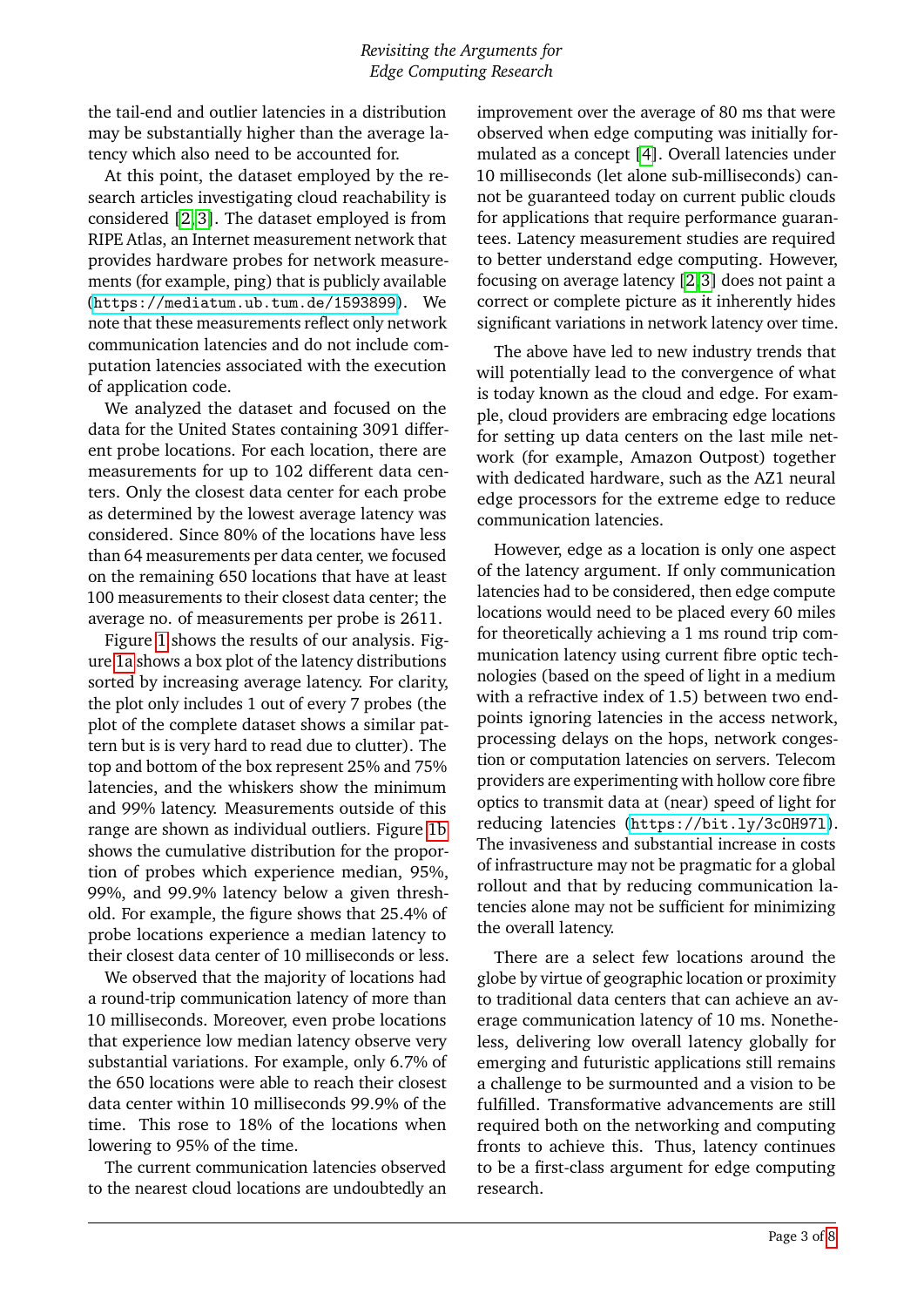#### *Revisiting the Arguments for Edge Computing Research*

<span id="page-3-1"></span><span id="page-3-0"></span>

**(a)** *Boxplot of probe location latencies shorter in order of increasing average latency. Whiskers show minimum and 99% latency.*

<span id="page-3-2"></span>**(b)** *CDF of latencies for probe locations.*

**Figure 1:** *Latency to closest cloud data center for probe locations in the USA with at least 100 measurements.*

#### **Bandwidth**

The network bandwidth bottleneck of the widearea network (WAN) to the cloud has been another argument in favor of edge computing [\[5\]](#page-6-4). It was demonstrated that the network bandwidth on a WAN is restrictive due to the number of traversed hops ranging from 9 to 20 [\[6\]](#page-6-5). The bandwidth between two Amazon EC2 virtual machines (VMs) in the same data center was 900 Mbps in 2015 [\[7\]](#page-6-6). However, when the WAN is involved, the bandwidth to the same VMs was 30–160 Mbps [\[6\]](#page-6-5). Furthermore, most cloud providers throttle the bandwidth when the total data transfer reaches a threshold. Therefore, a distant cloud is not adequate for emerging applications that require high network throughput.

Emerging applications including AR/VR, remote-controlled factories, and autonomous vehicles employ a wide range of devices and sensors at the edge of the network and increasingly generate (and consume) a large volume of data. Therefore, a high network bandwidth is required for meeting Quality-of-Service (QoS) objectives. Consider the example of autonomous vehicles. The Automotive Edge Computing Consortium (AECC) estimates that more than 30% of video data produced on the vehicle will need to be offloaded. This is to increase safety thresholds by processing offloaded data with external data for augmenting awareness of the moving vehicle. The volume of data that will need to be offloaded

is expected to be between 400 GB to 5 TB per hour. If all the data is sent to the cloud, the QoS objectives cannot not be met due to the limited bandwidth. Therefore, exploiting the edge that efficiently processes the data near the source is required for such applications.

Many devices and sensors are connected to the edge using the mobile network. The latest commercial 5G cellular network implements the millimeter wave (mmWave) technology, which theoretically offers bandwidth up to 20 Gbps for download and 10 Gbps for upload.However, recent measurement studies in field tests of 5G mmWave performance in three major U.S. cities observed download speeds from 600 Mbps to 1.7 Gbps and upload speeds between 30 and 60 Mbps [\[8\]](#page-6-7). Similar download speeds and over three times higher upload speeds were observed on commercial 5G in China. Since 5G has only begun commercialization, its performance is still far from the theoretical speed but offers higher bandwidth than 4G LTE.

The current peak download speed of 5G mmWave is acceptable for many existing applications including video streaming and gaming. For example, high resolution cameras in a stadium can transmit a video stream directly to an edge server without sending the data to the cloud. The edge server then routes the stream to mobile devices in the same venue in order to avoid a latency delay. As the bandwidth required for 8K video streaming is 300 Mbps (<https://bit.ly/3zyes8i>), the current bandwidth of 5G can sufficiently support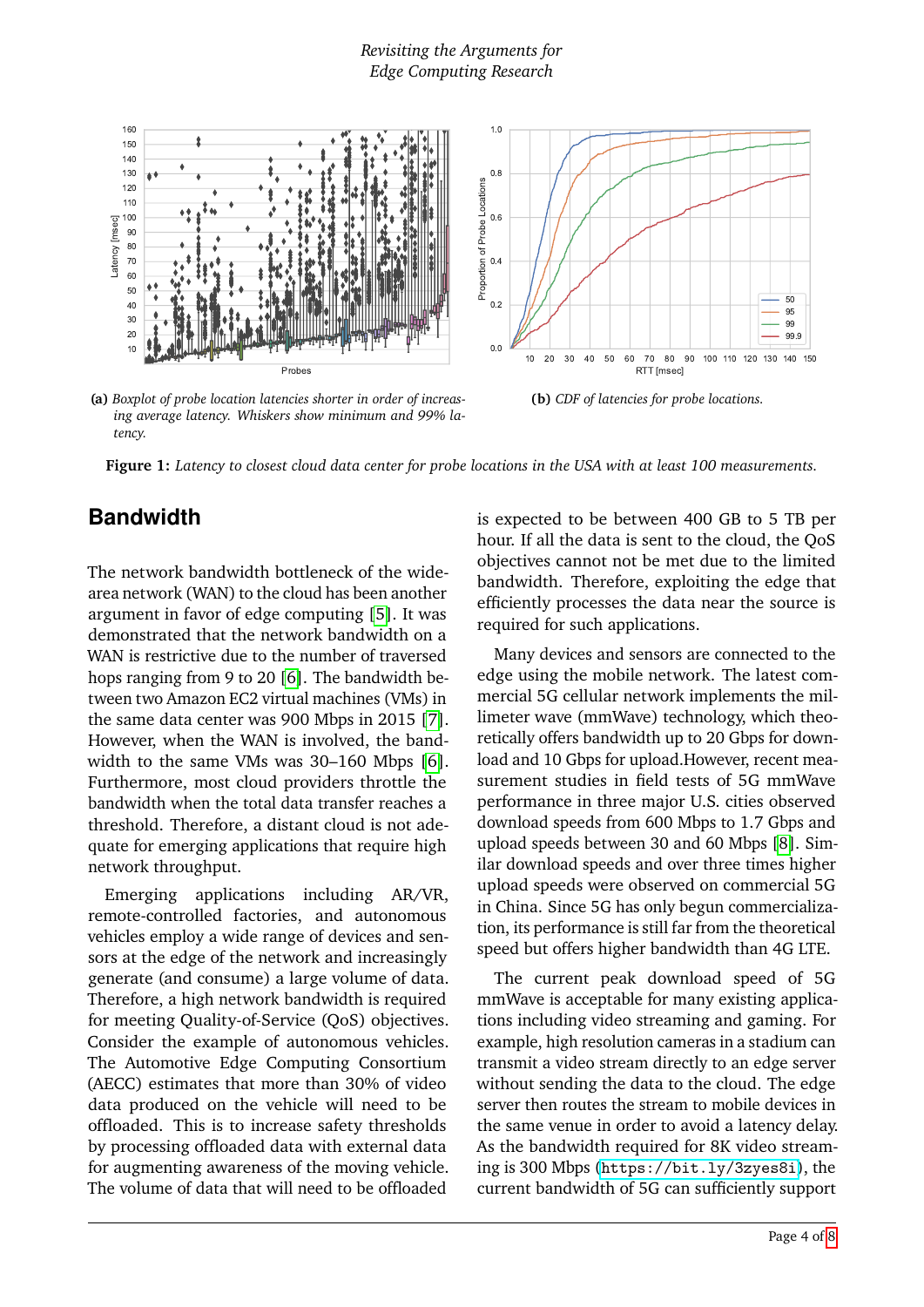this application scenario. An emerging real-time streaming application such as volumetric videos, which capture three-dimensional space, demands throughput of at least 1.1 Gbps. The peak speed of current 5G can satisfy such a requirement, and the advances in 5G will be able to support more high quality volumetric videos in future.

The current upload speed of 5G can meet the bandwidth requirements of non-bandwidthhungry applications in edge computing. For example, 4K panoramic video telephony does not exceed the 5G upload capacity when sending all HD resolution videos up to 5.7K whereas 4G cannot support this. The uploaded video data can be processed at the edge in order to reduce the data volume, which will be transferred to users in different locations. This efficient data processing can provide low latency communication without exploiting the cloud.

The current upload and download bandwidths available in 5G and to public clouds can satisfy the requirements of many existing applications. However, bandwidth is still a limiting factor that hinders the emergence of certain applications and continues to be an argument that motivates edge computing research.

#### **Proliferation**

It is estimated that by 2025 more than 55 billion devices, sensors and instruments will be connected (<https://bit.ly/3q54VkI>). This anticipated increase will consequently expose a larger attack surface. One key challenge is cybersecurity - detecting malicious users and containing breaches.

Detecting malicious activity is usually a datadriven approach and using extremely centralized resources to monitor are known to be challenging. Preceding versions of distributed computing paradigms have taught us that centralized monitoring is generally not scalable. Therefore, more distributed and hierarchical monitoring strategies are required which can find home on the edge [\[9\]](#page-6-8). In addition, intrusion detection and prevention systems, such as those used in vehicular ad-hoc networks are latency sensitive and the edge of the network is considered to be an ideal location [\[10\]](#page-6-9).

The edge appeals to providing more distributed locations for monitoring and data aggregation thereby inherently providing containment zones. Recent years have seen an increasing number of botnet and malware based attacks originating from IoT devices. Edge computing offers the opportunity for localized detection and isolation of such devices [\[11\]](#page-6-10). Network segmentation for example is one approach that can be adopted at the edge to contain the access of a potentially malicious device beyond the edge.

Many existing edge applications only achieve a functionality improvement by using the edge they may meet satisfactory performance thresholds even if what is known today as the cloud is available to them. However, looking forward, as edge-native workloads start to emerge, running services on the edge will eventually become necessities for people, factories, cities, and transportation that use them. Thus, even if networks beyond the edge were to fail, the edge can independently operate, thereby making our people and infrastructure more resilient.

In relation to the device proliferation argument, edge computing is likely to pave way for achieving scalable decentralized management of security, enabling effective containment zones to isolate malicious devices, and delivering network independence for more resilience.

#### **Sustainability**

Sustainability may be understood in terms of electricity consumption, the amount of electricity to transmit data, and the consequent carbon footprint. The arguments on sustainability in complete favor of edge computing are not sufficiently well articulated and sometimes also send a mixed message. For example, on one hand Nature ([https://www.nature.com/](https://www.nature.com/articles/d41586-018-06610-y) [articles/d41586-018-06610-y](https://www.nature.com/articles/d41586-018-06610-y)) reported that it is anticipated by 2030 that nearly 21% (other estimates say at least 8%) of the worlds electricity consumption will be driven by increase in networks, requiring nearly 5,000 terawatt hours (TWh) per year and increase in data centers, requiring nearly 3,000 TWh per year [\[12\]](#page-6-11). The estimates presented assumed an exponential increase due to the expanding telecoms infrastructure and massively increasing internet traffic to and from data centers generated by end user devices/sensors and emerging applications.

On the other hand, the IEA reported that the global data center energy demand has remained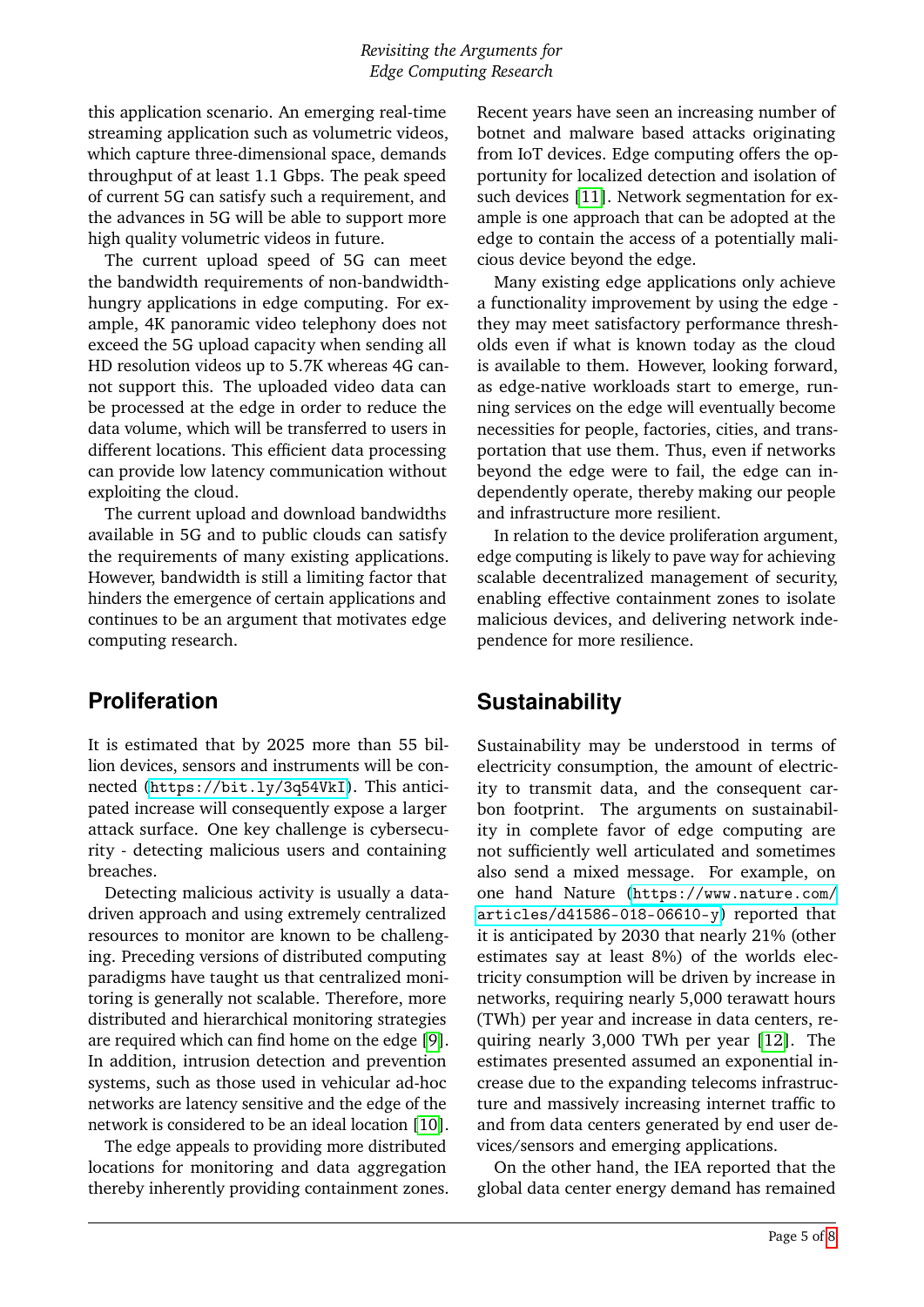largely flat for the last ten years and data transmission networks have become more energy efficient (<https://bit.ly/2S5b6Jf>).

There have been attempts to estimate the kilowatt hour per gigabyte of data (KWh/GB) transferred over the internet, but has resulted in values ranging across different orders of magnitude [\[13\]](#page-6-12). All of the above suggests room for more large-scale measurement studies on further articulating the sustainability arguments.

Nonetheless, it is commonly understood that there are costs involved in sending data over the networks. The energy required for transmitting data over the networks is at the least directly proportional to the distance that data needs to travel. With increasing data traffic it is only logical to consider localized data processing to reduce the overall amount of energy required by the networks. The data flowing through the internet is a primary driver for  $CO<sub>2</sub>$  emissions; other sources include from the Radio Access Network (RAN) and servers [\[14\]](#page-6-13). By computing on the edge in a 5G network it was noted that the  $CO<sub>2</sub>$  footprint could be reduced by up to 50%.

Sustainability is therefore an important argument supporting edge computing research both from an electricity consumption and carbon footprint point-of-view, which are major global concerns. Data centers and networks indeed consume a large amount of electricity, but whether edge computing can substantially shift this trend is not yet clear. Further insight from large-scale measurement exercises are required to make a more informed case.

#### **Privacy and Sovereignty**

Undoubtedly, data has become the fuel for the digital economy. Social welfare and advancement now relies on protecting critical data. Creating a trusted environment for all stakeholders (for example, public sector organizations, private organizations, governments and individual citizens) is underpinned by data privacy and sovereignty.

There are significant privacy concerns as connected devices become data producers; large-scale machine learning in the cloud using data that is crowd-sourced from individual users may contain private information [\[15\]](#page-7-1). The edge is understood to meet this privacy gap by providing the unique capability of enforcing localized privacy control

and establishing a trust proxy.

By leveraging the resource-rich layer between devices that generate data and distant clouds, the edge has been demonstrated in the context of distributed machine learning (such as federated learning) to achieve differential privacy for devices while meeting the regulatory and legislative requirements of data sovereignty, such as the General Data Protection Regulation (GDPR). This also aligns with the demand for data sovereignty in Canada, New Zealand, Australia and USA. A more secure and trusted way of using personal data on the user edge has been demonstrated through the 'Data Box' approach.

The edge can better utilize local contexts practically to strike a balance between privacy and usability. Recent studies reveal the synergistic potential of edge, advanced machine learning and privacy-enhancing mechanisms [\[16,](#page-7-2) [17\]](#page-7-3).

The edge as an enabler for data privacy and sovereignty is an argument that will be further developed as the Internet is transformed into a more ethical system. Early research on privacy and sovereignty enhanced by the edge is encouraging. Therefore more collaborative efforts with researchers from disciplines outside the immediate technical envelope of edge computing (law, ethics and public policy) are required.

## **Conclusion**

There are several arguments both technical and non-technical that continue to motivate edge computing research and innovation. The democratization of the future internet is yet another argument in favor of the edge [\[18\]](#page-7-4). The edge introduces new stakeholders (for example, providers, applications and users), enables the convergence of different technologies that have traditionally operated in silos and takes monopoly away from a select few global players and countries. As a part of this endeavor, the initiative on the federated data infrastructure for Europe GAIA-X ([https:](https://bit.ly/3xu6o6N) [//bit.ly/3xu6o6N](https://bit.ly/3xu6o6N)) and the concept of the Global Data Plane [\[19\]](#page-7-5) recognize the edge as an essential building block for delivering open, transparent and trustworthy digital infrastructure.

This article argues that the motivation for edge computing research has not diminished since it was first formulated. Ongoing edge research and the wide range of edge-native and edge-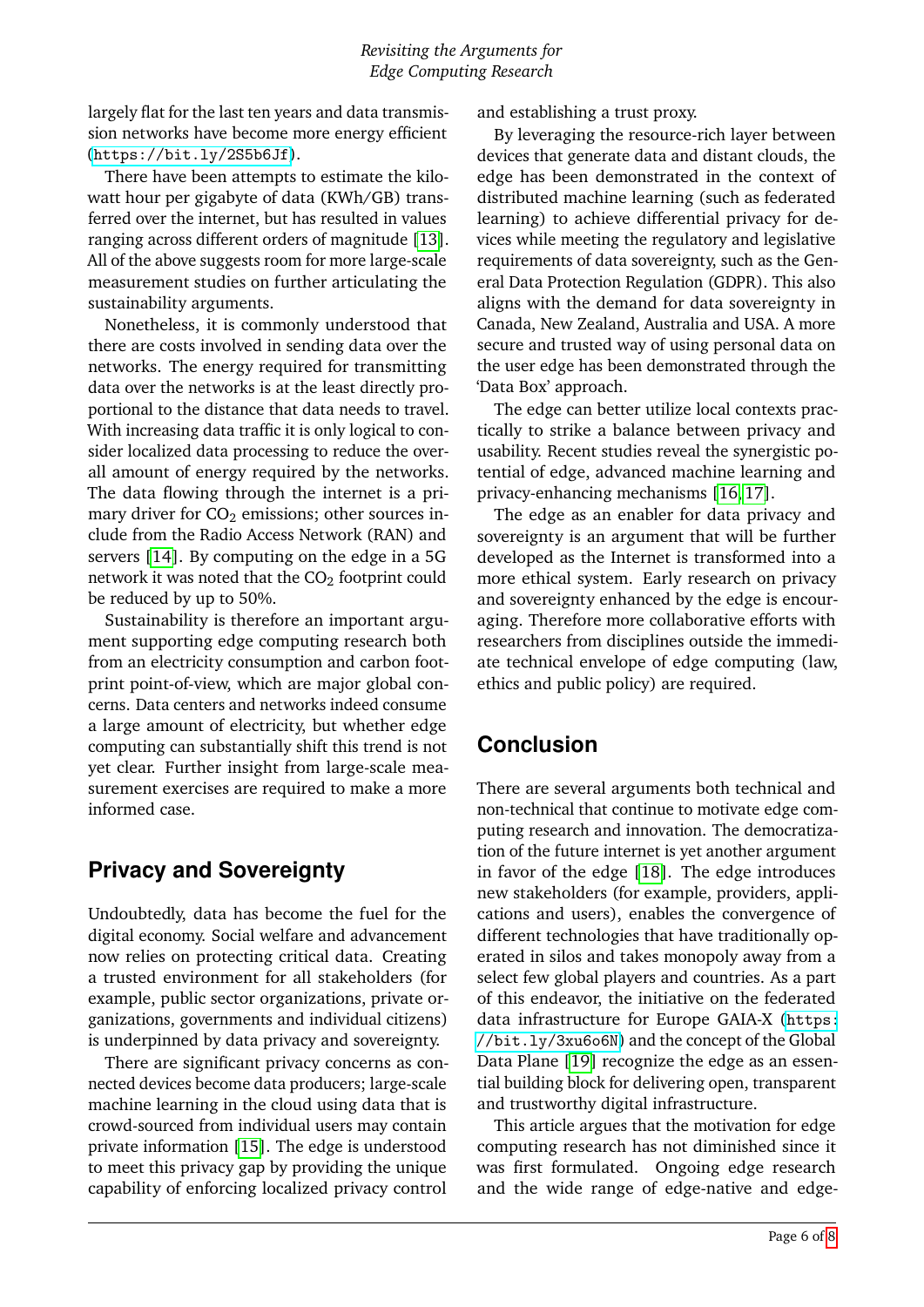accelerated applications that are emerging are indications of the benefits of using the edge. Edge computing as an enabler for advancing new frontiers in space-based systems by reducing communication times and energy is one example among many (<https://ibm.co/3gA3Xdu>). While the case for edge computing in private networks and applications is clear and is now starting to become available to business customers ([https:](https://reut.rs/3zAFb4k) [//reut.rs/3zAFb4k](https://reut.rs/3zAFb4k)), the value in a global public rollout awaits to be more precisely calculated.

## **Acknowledgment**

The feedback provided by numerous academics and industry experts during consultation is acknowledged. The first author is supported by a Royal Society Short Industry Fellowship.

#### **References**

- <span id="page-6-0"></span>[1] M. Satyanarayanan, P. Bahl, R. Caceres and N. Davies, "The Case for VM-based Cloudlets in Mobile Computing," *IEEE Pervasive Computing*, vol. 8, no. 4, pp. 14–23, 2009. (journal)
- <span id="page-6-1"></span>[2] N. Mohan, L. Corneo, A. Zavodovski, S. Bayhan, W. Wong and J. Kangasharju, "Pruning Edge Research with Latency Shears," *Proc. of the 19th ACM Workshop on Hot Topics in Networks*, pp. 182–189, 2020. (conference proceeedings)
- <span id="page-6-2"></span>[3] L. Corneo, M. Eder, N. Mohan, A. Zavodovski, S. Bayhan, W. Wong, P. Gunningberg, J. Kangasharju and J. Ott, "Surrounded by the Clouds: a Comprehensive Cloud Reachability Study," *Proc. of the ACM Web Conference*, 2021. (conference proceedings)
- <span id="page-6-3"></span>[4] A. Li, X. Yang, S. Kandula and M. Zhang, "CloudCmp: Comparing Public Cloud Providers," *Proc. of the 10th ACM SIG-COMM Conference on Internet Measurement*, pp. 1–14, 2010. (conference proceedings)
- <span id="page-6-4"></span>[5] W. Shi, J. Cao, Q. Zhang, Y. Li and L. Xu, "Edge Computing: Vision and Challenges," *IEEE Internet of Things Journal*, vol. 3, no. 5, pp. 637–646, 2016. (journal)
- <span id="page-6-5"></span>[6] V. Persico, A. Botta, P. Marchetta, A. Montieri and A. Pescapé, "On the Performance of the Wide Area Networks Interconnecting Public Cloud Datacenters Around the Globe," *Computer Networks*, vol. 112, pp. 67–83, 2017. (journal)
- <span id="page-6-6"></span>[7] V. Persico, P. Marchetta, A. Botta and A. Pescapé, "Measuring Network Throughput in the Cloud: The Case of Amazon EC2," *Computer Networks*, vol. 93, pp. 408–422, 2015. (journal)
- <span id="page-6-7"></span>[8] A. Narayanan, E. Ramadan, J. Carpenter, Q. Liu, Y. Liu, F. Qian and Z. -L. Zhang, "A First Look at Commercial 5G Performance on Smartphones," *Proc. of the Web Conference*, pp. 894–905, 2020. (conference proceedings)
- <span id="page-6-8"></span>[9] R. Pueyo Centelles, M. Selimi, F. Freitag and L. Navarro, "DIMON: Distributed Monitoring System for Decentralized Edge Clouds in Guifi.net," *Proc. of the IEEE International Conference on Service-Oriented Computing and Applications*, pp. 1–8, 2019. (conference proceedings)
- <span id="page-6-9"></span>[10] M. Xiong, Y. Li, L. Gu, S. Pan, D. Zeng and P. Li, "Reinforcement Learning Empowered IDPS for Vehicular Networks in Edge Computing," *IEEE Network*, vol. 34, no. 3, pp. 57–63, 2020. (journal)
- <span id="page-6-10"></span>[11] J. Ni, X. Lin and X. S. Shen, "Toward Edge-Assisted Internet of Things: From Security and Efficiency Perspectives," *IEEE Network*, vol. 33, no. 2, pp. 50–57, 2019. (journal)
- <span id="page-6-11"></span>[12] A. S. G. Andrae and T. Edler, "On Global Electricity Usage of Communication Technology: Trends to 2030," *Challenges*, vol. 6, no. 1, pp. 117–157, 2015. (journal)
- <span id="page-6-12"></span>[13] J. Aslan, K. Mayers, J. G. Koomey and C. France, "Electricity Intensity of Internet Data Transmission: Untangling the Estimates," *Journal of Industrial Ecology*, vol. 22, no. 4, pp. 785–798, 2018. (journal)
- <span id="page-6-13"></span>[14] B. Ramprasad, A. Veith, M. Gabel and E. de Lara, "Sustainable Computing on the Edge: A System Dynamics Perspective," *Proc. of the 22nd International Workshop on Mobile*